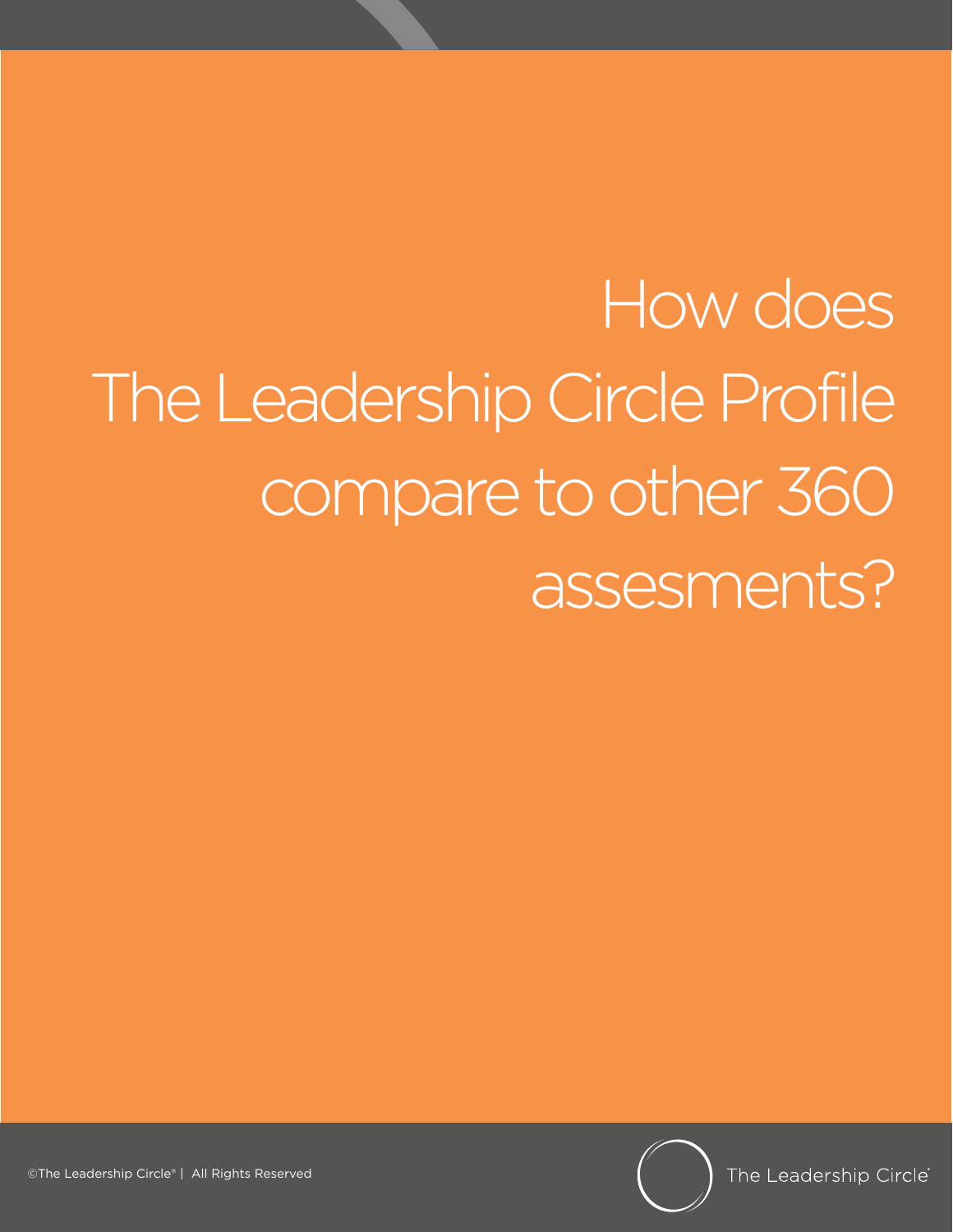This short write-up describes how The Leadership Circle Profile (TLCP) compares to other 360 assessment tools. Obviously, there is a plethora of leadership instruments from which to choose, and a comparison to all would be impossible. Most of the big 360 instruments (Benchmarks, Lominger, Profiler, Zenger-Folkman, to name a few) are all quite similar. Thus, this write-up will say how TLCP distinguishes itself from this genre of 360 tool and will not try to compare to each in detail.

Most 360 tools, like those mentioned above, measure a battery of key competencies. These competencies are well researched and shown to be correlated to business performance. The key competencies measured by these 360's are all quite similar. In fact, for the most part, each of these tools are so similar they could be considered to be interchangeable. TLCP does not attempt to distinguish itself by having a more robust set of key competencies. It measures a list of leadership competencies that is similar to the one's most of the good 360 tools measure.

All good 360 tools use normative comparisons, but do not percentile scores. The other tools generally compare to the mean and may report a standard deviation. This gives the manager some sense of how they compare. TLC uses percentile scores because they facilitate a more accurate interpretation of the true meaning in the data—that often gets lost when the manager is two tenths below a normative average of 4.25. In this case, the manager is likely to conclude he/she is doing OK. A percentile score of 39% (in this example) is simply a stronger and clearer message about the meaning of the data.

None of the 360 tools are built around a developmental framework. They are behaviorally based and simply provide feedback on behavior. TLCP is theoretically dense and integrates many of the best frameworks from leadership, psychological, and spiritual development. It is represents the first comprehensive and unifying theory of leadership development that exists in the field. TLCP can therefore meet the client on multiple layers of depth and allows the coach/consultant to draw on a multitude of frameworks to facilitate a breakthrough.

Most of the 360 instruments report results in a list (competencies arranged vertically down the page with bar charts to show the scores). There is no attempt to organize this information so as to distill the patterns in the data. TLCP arranges the data in a circle (within a circle). The circle itself is an elegant integration of all the theory mentioned above. So, the organization of the data displays the data in the context of powerful developmental frameworks, Furthermore, the circle arranges data in a way that visually represents the underlying correlation matrix. This means that all the relevant interrelationships between dimensions is visually displayed. When all of this is combined with percentile scores, the presentation of data immediately identifies the critical patterns in the data and naturally leads toward the key issues. Most 360's present pages and pages of question level detail so that, if the coach and the client know how to wade through all this information, they might be able to ferret out the pattern in the—see through it for the key issues. TLCP does all this much more elegantly and without all the

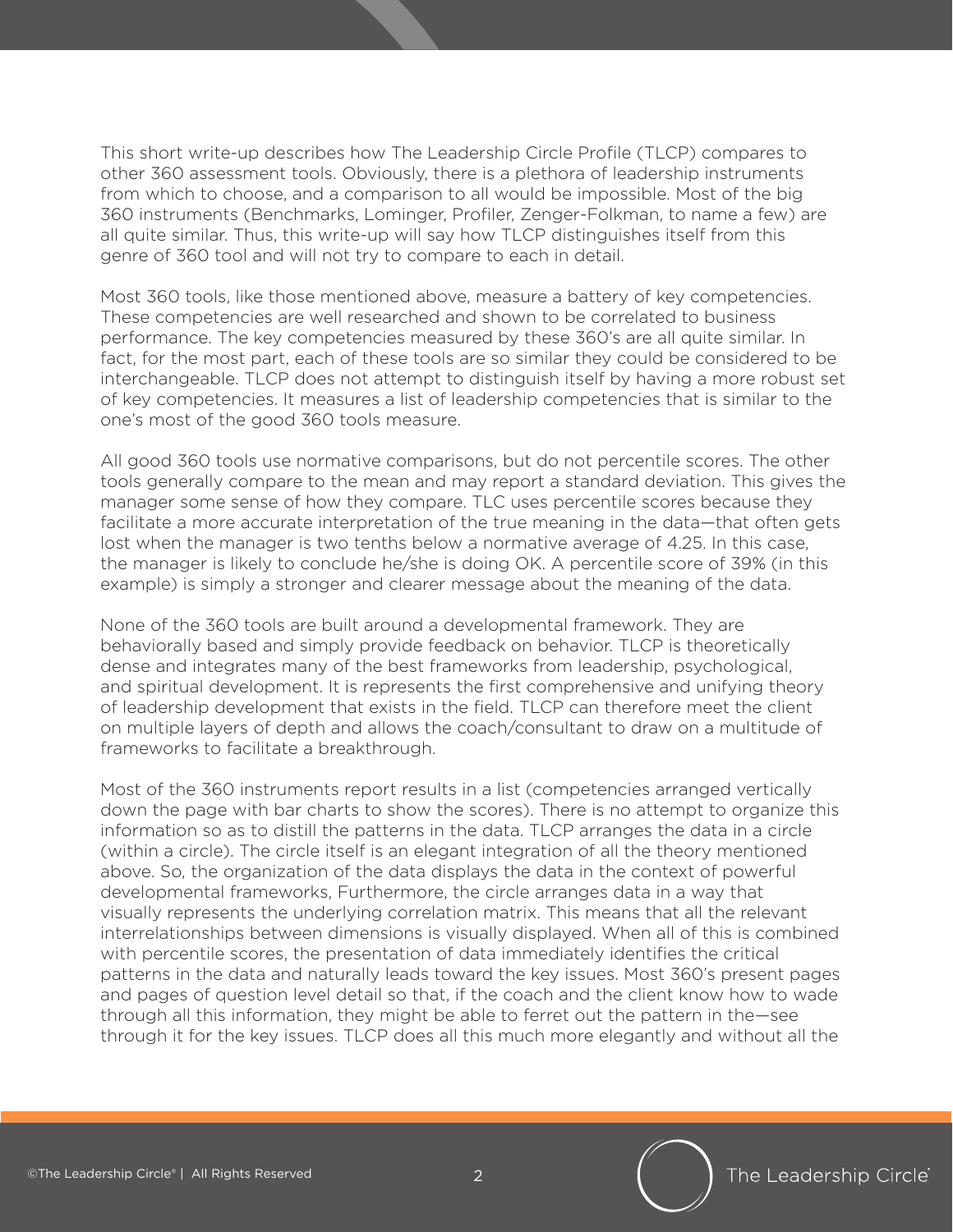detail data. The net result is that the client walks into the coaching session focused on the very conversation that leads to breakthrough.

TLCP is designed to measure both behavior and thinking. In addition to measuring key competencies it measures underlying beliefs and assumptions—the habits of thought that run much of our behavior. In this way, it naturally leads to insight into the underlying emotional/cognitive process that runs patterns of behavior. When the client can get insight into this, they are in a much higher leverage place to make transformative change.

TLCP is the only 360 that measure both Creative (key) Competencies and Reactive Tendencies. In this way, it give the client far greater insight into how they are thinking and what they are doing that limits the full deployment of creative competencies. Everything mentioned above is unique to TLCP. The other big 360's are of a previous generation—good in their time, but TLCP sets a new standard. It is next generation leadership transformation technology. It is so much in a class by itself that most of our clients tell us not to refer to it as a 360 tool. It simply is so much more, (than the other big 360's) that we simply refer to it as a leadership transformation instrument.

#### ADDITIONAL INFORMATION

The additional information is a series of excerpts from "The Leadership Circle Profile: Breakthrough Leadership Assessment Technology" which was published in Industrial & Commercial Training Vol 38 No 4 2006. See www.theleadershipcircle.com/site/main/position-papers.htm.

#### DESIGN CRITERIA

The Leadership Circle Profile (TLCP) makes major advances on the best 360 instruments. TLCP is designed to measure a battery of key leadership competencies. Most high quality 360 instruments have a solid research base and measure competencies shown to relate well to leadership effectiveness and to outcomes important to business. TLCP was designed to do this as well as any tool on the market. In the recent book, Extraordinary Leaders, Zenger and Folkman state that the research on leadership competencies can be boiled down to 16 key competencies that significantly enhance leadership effectiveness. TLCP measures a strikingly similar set of key competencies and establishes itself among the best 360 instruments available. It is the other design criteria, however, that set it apart.

The Leadership Circle Profile is designed to integrate many of the best theoretical frameworks from the Leadership, Adult Development, Psychological and Spiritual bodies of knowledge. Few, if any, 360 tools have a theoretical framework to complement their research base. TLCP has a rich and integrated theory base. This allows practitioners to use multiple frameworks that help the client connect the

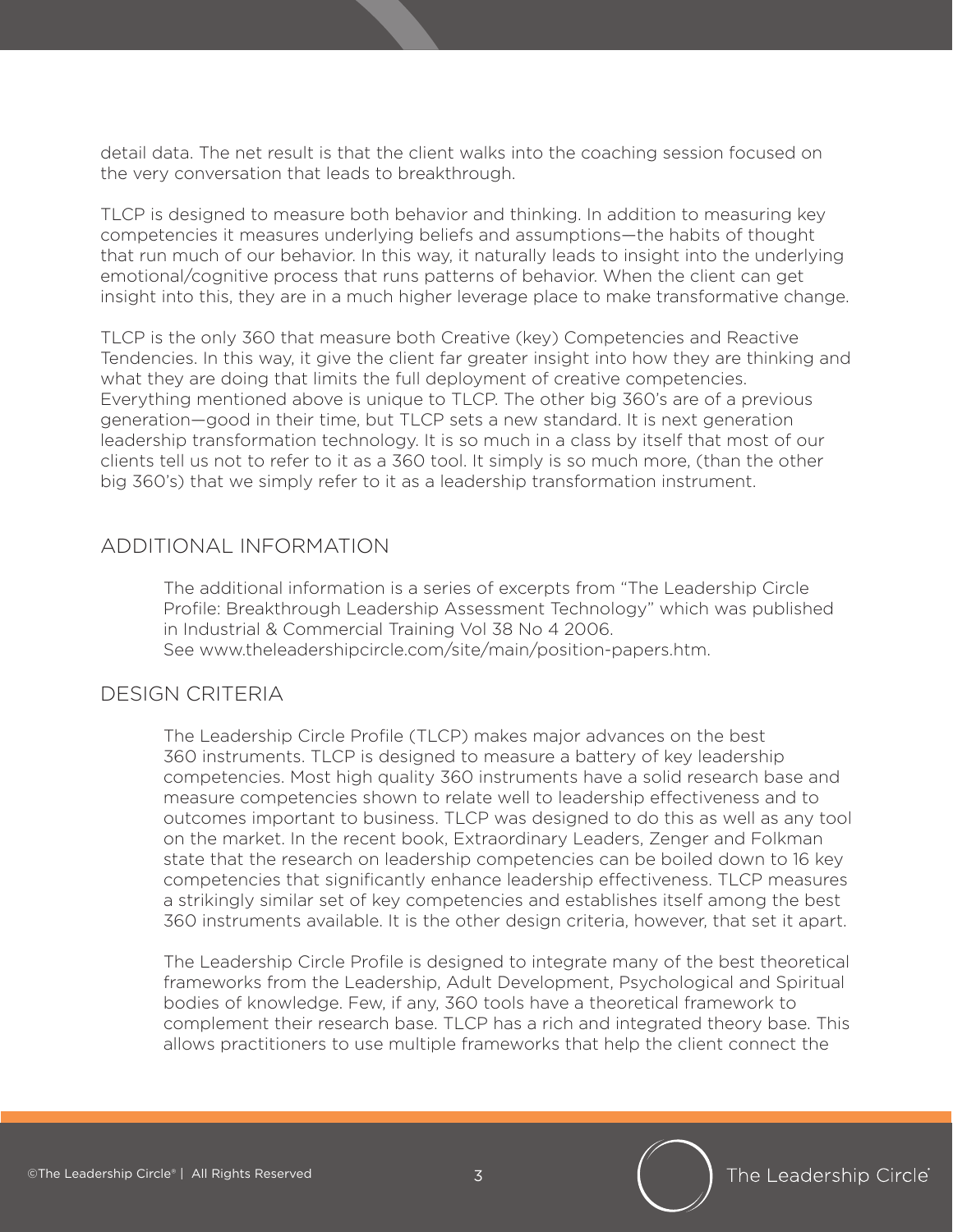data to deeper insight.

The Leadership Circle Profile is designed to measure behavior and assumptions simultaneously. In this way, it connects patterns of leadership behavior with habits of thoughts. TLCP measures inner assumptions, well researched by cognitive psychologists (Burns, Ellis), that are giving rise to high and low 360 results. In this way, TLCP helps the client get beneath the behavior to the automatic thought processes that underlie behavior. It facilitates far deeper insight, and as a result, more possibility for transformation.

The Leadership Circle Profile is also designed to measure stages of adult development. Koleburg, Kegan, Gilligan, Cook-Grueter, Hall, Beck, Wilber and others have shown that adults can evolve into more complex "operating systems" through which they think and act. With greater complexity comes greater capacity. TLCP is designed to measure thinking and behavior at multiple stages of development. In so doing, TLCP becomes a platform for transformation.

The Leadership Circle Profile integrates all of the above in such a way that the consultant/coach and client can immediately see the significant patterns in the data. Data is visually displayed so that the client is naturally drawn toward the most important issues. Most 360 tools display data as sequential list of competencies. TLCP organizes information in a high impact way so that the client immediately begins to inquire into the interrelationships between behaviors.

### VISUAL INTEGRATION

TLCP is also unique in that it reports and displays results in percentile scores compared to an ever-growing norm base of managers. This allows for much more accurate interpretation of the meaning of the data than does presenting raw scores. For example: A manager may receive a score of 4.0 for Relating and, if there were a 360 that measured controlling, a 3.0 for Controlling (on a 5 point scale). This manager is likely to conclude, "Well, I received a 4 on Relating and a 3 on Controlling. That looks pretty good to me. Relating is a full point higher than controlling so I must be doing okay." These are the conclusions that most managers walk away from when they get 360 results typically reported on a 5.0 scale. Once this data is converted to percentile scores however, the manager will discover that his/her 4.0 score on Relating is about the 45th percentile, and his/ her 3.0 score for controlling is about the 75th percentile. Now the manager is looking at data that tells a very different story—a more accurate story.

Added to this, TLCP then draws a relationship between those two dimensions in opposite quadrants, so the natural conclusion from the data is that my high Controlling scores are interrupting my ability to develop people and create teams. That's a very different starting place for a developmental conversation with the